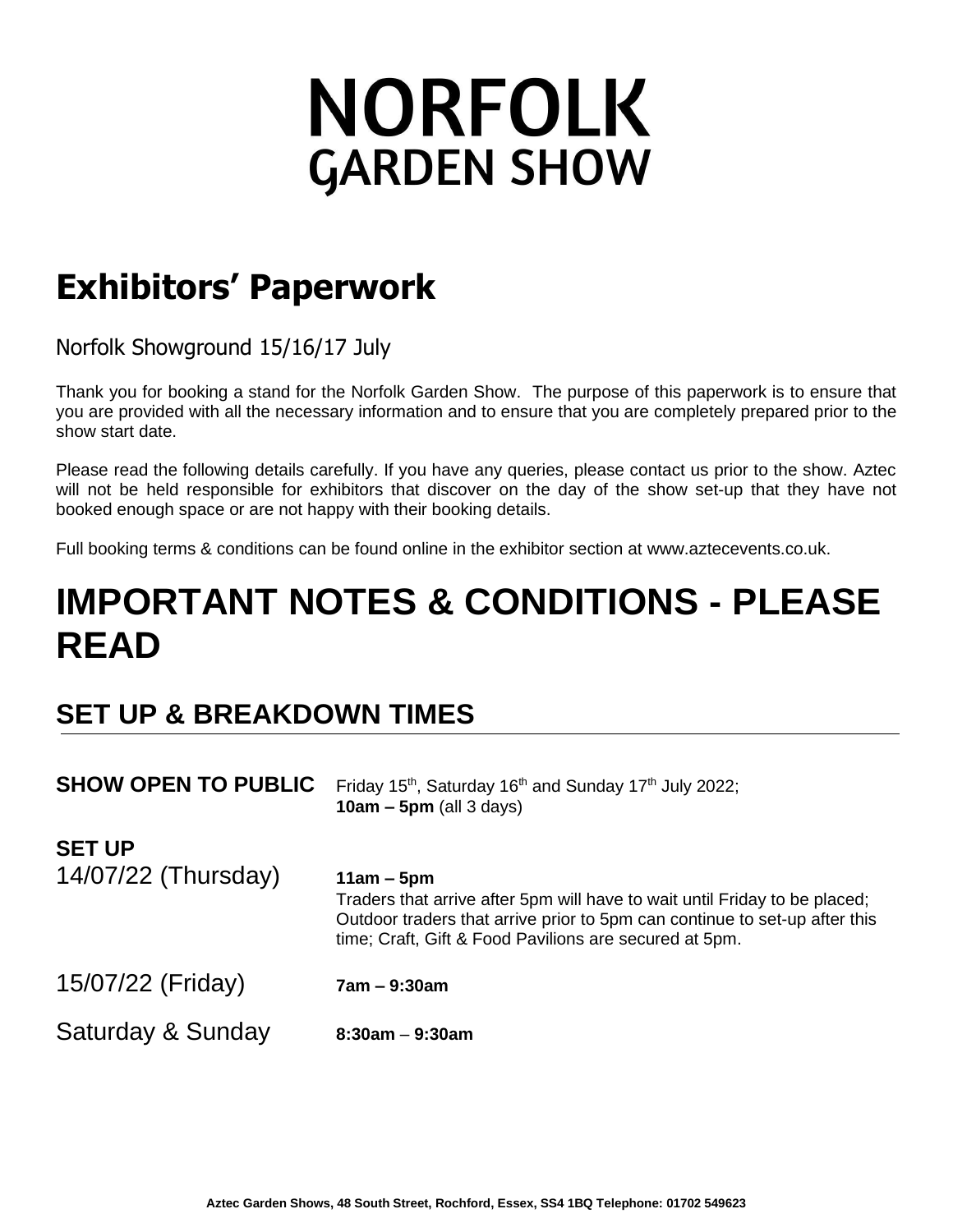#### **BREAKDOWN** 17/07/22 (Sunday) **From 5:30pm**

#### **Site Access**

- Please report to security at the exhibitor entrance on arrival.
- The show is open to the public from 10am and closes at 5pm. If you are **NOT** on your stall & ready by 9:30am on the first day of the show, for whatever reason, you may be refused entry, and no refund will be given.
- Vehicle movement on the show area is strictly **prohibited** whilst the show is open to the public.
- Vehicle passes and wristbands to the show will be issued when you arrive.
- Only one vehicle pass will be issued per exhibitor, please contact us prior to the show if you require more a maximum of two additional passes will be issued free of charge.
- Vehicle Passes **must** be placed on your dashboard, for easy viewing at **all times**.
- Exhibitors must keep to the set-up and breakdown times.

#### **Insurance & Public Safety**

- All exhibitors **must** have present at the event a copy of their own **public liability**, business insurance and any other relevant licenses (including alcohol license and relevant permits to sell firearms).
- **Exhibitors are responsible for their stand**, including every object displayed on their stand and liability of all claims arising from handling of objects. You must not place goods or tables of any kind in public walkways. Vehicles, boxes or trolleys must not be moved on site whilst the fair is open to the public. Exhibitors must not pack away until after the published closing time as stated by Aztec.
- There is on-site security for the duration of the event including overnight on 14<sup>th</sup>, 15<sup>th</sup> and 16<sup>th</sup>, July - exhibitors are permitted to leave their goods overnight at the show at their own risk.
- Exhibitors shall indemnify Aztec against all claims, damages or expenses arising from any incident, that may occur at the show.
- No unauthorized vehicle movement is permitted on site whilst the show is open to the public.
- **IMPORTANT NOTE** please ensure that your gazebo / marquee is suitable for outdoor use and can withstand strong winds if necessary.

#### **Stand Space Booked & Exclusivity**

• **Please ensure that you have booked adequate space for your stand** – you will be allocated the exact space that you have booked. This space includes access to the stand and (if applicable) storage of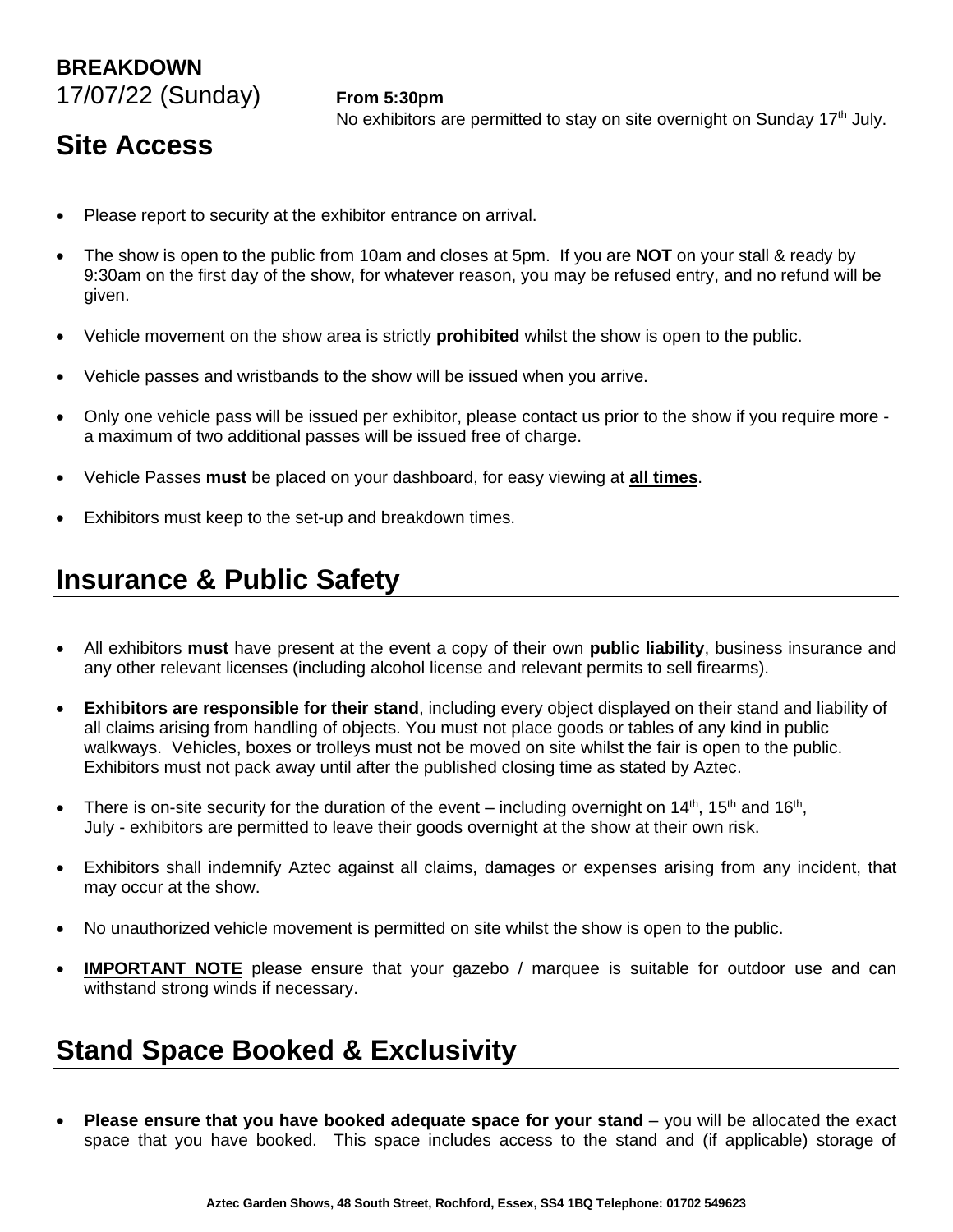vehicles. Goods or tables that are outside the booked space will be requested to be removed. **Chairs and tables are NOT supplied.**

- Exhibitors are only permitted to display & sell items detailed on the booking form (unless authorized by Aztec Garden Shows PRIOR to the show). Aztec Garden Shows has the right to ask unauthorized products to be removed.
- We do not guarantee exclusivity to any exhibitor.

#### **Stall Presentation & Trading Standards Regulations**

- Aztec Garden Shows reserve the right to ask exhibitors to remove goods considered unsuitable or not listed at the time of booking. All stalls must be presented to 'high' (and professional) standards as expected at a quality event.
- To comply with Trading Standard regulations, all exhibitors must ensure that all goods are clearly priced.
- All rubbish must be placed in skips provided or taken away by the relevant exhibitor cardboard boxes must be flattened prior to placing in the skips.

#### **COVID-19 Health & Safety Measures**

The following rules have been established for the safety of all exhibitors, visitors and show staff – it is important that they are adhered to. If you are unsure of the latest government guidelines **[CLICK](https://www.gov.uk/coronavirus) HERE** for full details on the government's website.

- Please do not attend show if you feel unwell.
- Please follow Social distancing rules (as per current government guidelines).
- PPE should be worn when serving customers (gloves etc).
- All exhibitors should keep their hands clean. There will be public hand sanitising points throughout the show, however you should bring your own hand sanitizer and anti-bacterial cleaner for your stand.
- Traders are expected to keep their stall safe and clean.
- Electronic payment methods (ideally contactless) should be used where possible.
- No food or drink sampling is permitted unless strict Covid risk assessments are completed out prior to the show (**[click here](https://cdn.asp.events/CLIENT_AEO_6F6DAB1E_5056_B739_5434FCD30E5F9143/sites/AEO/media/covid19/UPDATED%20Exhibitor%20Sampling%20COVID%20Risk%20Assessment%20Template.pdf)** for an example food sampling risk assessment).
- Sneeze guards are required for food products (if applicable).

#### **Insurance/Licenses/Risk Assessments**

- All exhibitors must have their own public liability insurance present at the event. Where relevant, exhibitors are required to have to hand (at show) all necessary licenses / insurances.
- Exhibitors are responsible for every object displayed by them on their stand including liability of all claims arising from handling of objects.
- Risk assessments must be completed and should be available to view on request at the event.
- Exhibitors shall indemnify Aztec Shows against all claims, damages or expenses arising from any incident, that may occur at the show.

IMPORTANT IF YOU SELL FOOD OR DRINK (packaged). Due to recent tightening of guidelines for food sampling (due to Covid), we strongly recommend that you do not hand out samples. However, if you plan to hand out samples, it is compulsory that you complete a full COVID sampling risk assessment prior to the show